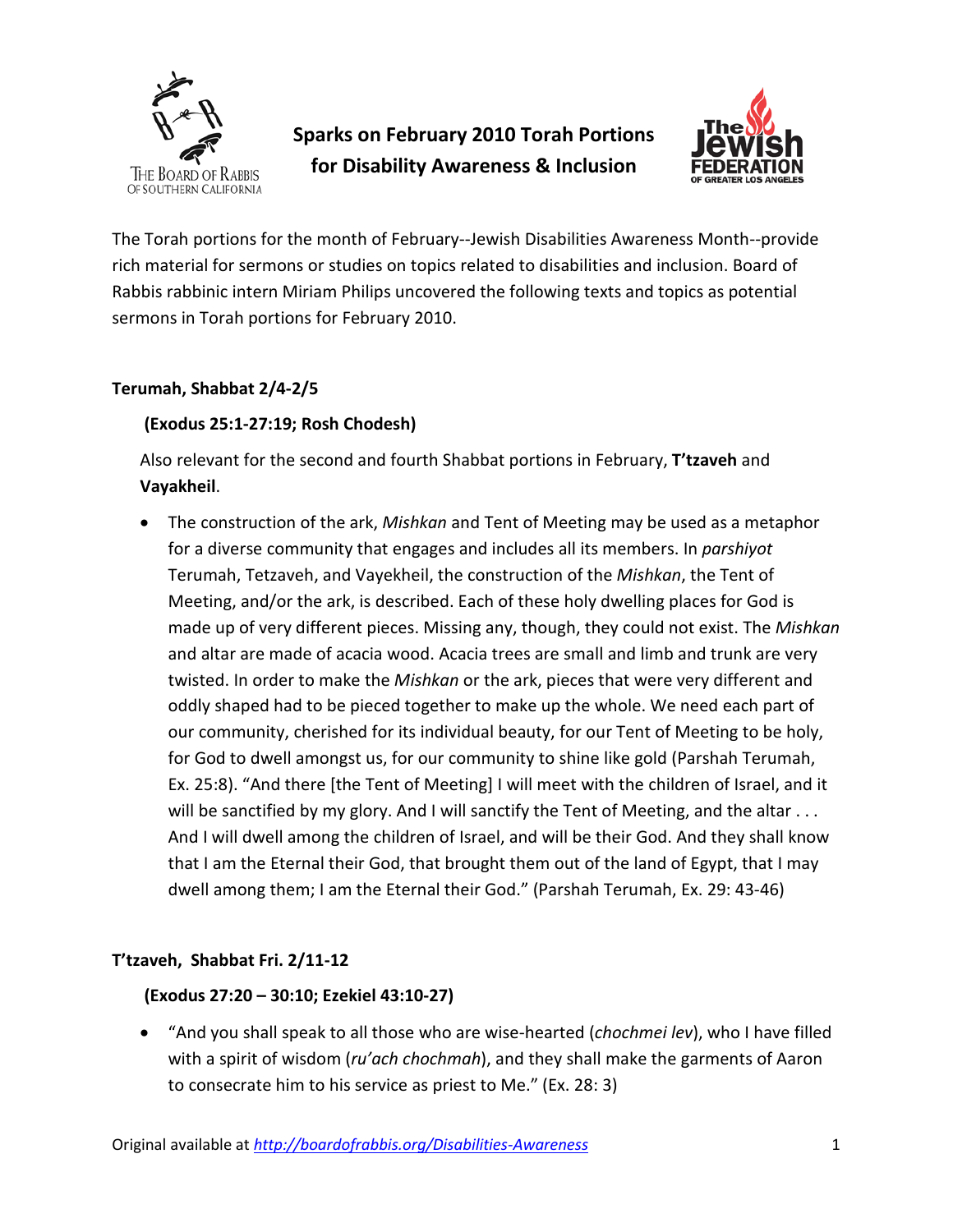- "And Aaron shall bear the names of the children of Israel on the breastplate of judgment upon his heart, when he goes in to the holy place, for a reminder/memorial (*zikaron*) before Adonai continually." (Exodus 28:29)
- *Especially* in our holiest places do our leaders need to "bear the names of *all* the children of Israel upon" their hearts, our hearts. Knowing someone's name means knowing *them*, acknowledging them as a person.
- Aaron wore the names of all the children of Israel to show God that his community was a complete community, striving for holiness. Individually, each child of Israel was worthy of a gem. But only together did they make a holy breastplate. Only together were they a whole, a community complete. Together, the strength of one complemented weakness in another; only together could the creativity of the one be fully realized in the energy of all. Individually we each have strengths and arenas in which we thrive. But community is holy because it has the almost-divine potential to complement one person or group's weaknesses with another's strengths, to help one another overcoming challenges and to help one another fully realize strengths. Even more, together, the community's combined personalities have capabilities and strengths that no individual has.
- Haftarah, Ezekiel 43:10-11. A further drash on inclusion: The whole, *complete* structure of the Temple or *Mishkan* acts to teach people God's instructions, what God desires of us, and helps us individually and as a community keep God's commandments, be good people (verses 10-11). Thus, if any part of God's dwelling place on earth—the community of Israel—is omitted, the people will not be able to learn fully God's instructions.

## **Ki Tissa, Shabbat, 2/18 – 2/19**

#### **(Ex. 30:11 – 34:35; Haftarah I Kings 18:1-39)**

- Each person has an equal stake in the sanctuary, in the community of God: a half shekel to redeem the soul of every man/person amongst the children of Israel (Ex. 30:11-13)
- It's important that each person (or, each adult man) be *counted* amongst the Children of Israel (Ex. 30:11-16).
- Ex. 34:29-35, Moses' shining face: Moses face shone after his communing with God on Mt. Sinai forty days and forty nights, but Moses did not realize it. His shining face frightened the people, so Moses veiled his countenance, except in God's presence. Might we merit Moses' shining face? Although Moses' radiance was a badge of honor, its strangeness and extra-worldliness frightened people. Can we look at strangeness and see the radiance of God's presence, or will we ask people to cover up what disturbs us?